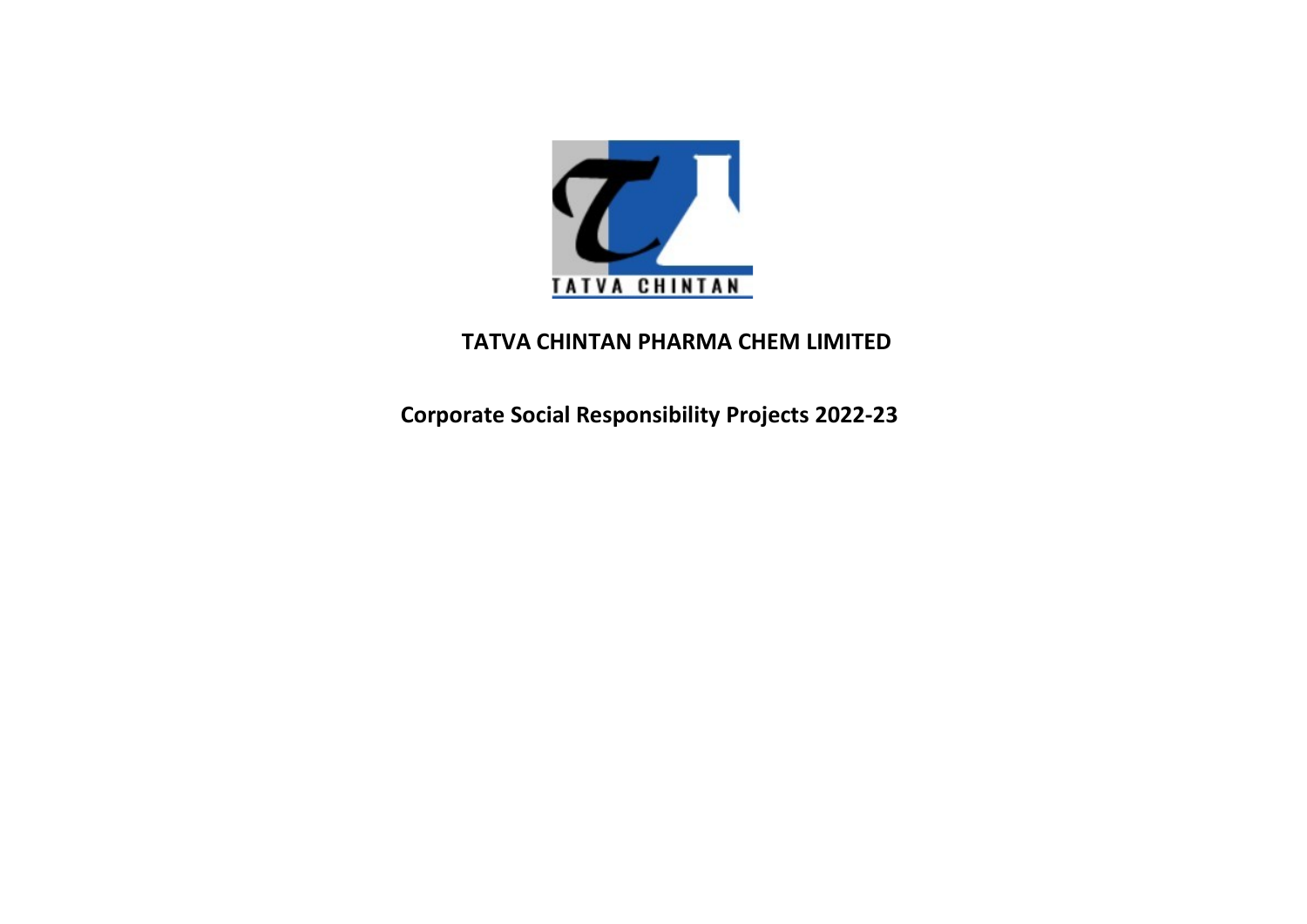CSR Projects Approved by the Board of Directors of<br>Tatva Chintan Pharma Chem Limited for FY 2022-23<br>nd projects are in accordance with Schedule VII read with Section 135 of The CSR Projects Approved by the Board of Directors of<br>Tatva Chintan Pharma Chem Limited for FY 2022-23<br>nd projects are in accordance with Schedule VII read with Section 135 of The CSR Projects Approved by the Board of Directors of<br>Tatva Chintan Pharma Chem Limited for FY 2022-23<br>Tatva Chintan's CSR Policy and projects are in accordance with Schedule VII read with Section 135 of The<br>List of CSR Proje CSR Projects Approved by the Boar<br>
Tatva Chintan's CSR Policy and projects are in accordance wit<br>
Companies Act, 2013.<br>
List of CSR Project Approved for Finance CSR Projects Approved by the Board of Directors of<br>
Tatva Chintan Pharma Chem Limited for FY 2022-23<br>
The and projects are in accordance with Schedule VII read with Section 135 of The<br>
List of CSR Project Approved for Fina

|                                                                                                                                 | <b>CSR Projects Approved by the Board of Directors of</b><br><b>Tatva Chintan Pharma Chem Limited for FY 2022-23</b> |                               |  |  |
|---------------------------------------------------------------------------------------------------------------------------------|----------------------------------------------------------------------------------------------------------------------|-------------------------------|--|--|
| atva Chintan's CSR Policy and projects are in accordance with Schedule VII read with Section 135 of The<br>companies Act, 2013. |                                                                                                                      |                               |  |  |
| List of CSR Project Approved for Financial Year 2022-23                                                                         |                                                                                                                      |                               |  |  |
|                                                                                                                                 |                                                                                                                      |                               |  |  |
| Sr.<br>No.                                                                                                                      | Activities under Schedule VII of the Companies Act, 2013                                                             | <b>Name of CSR</b><br>Project |  |  |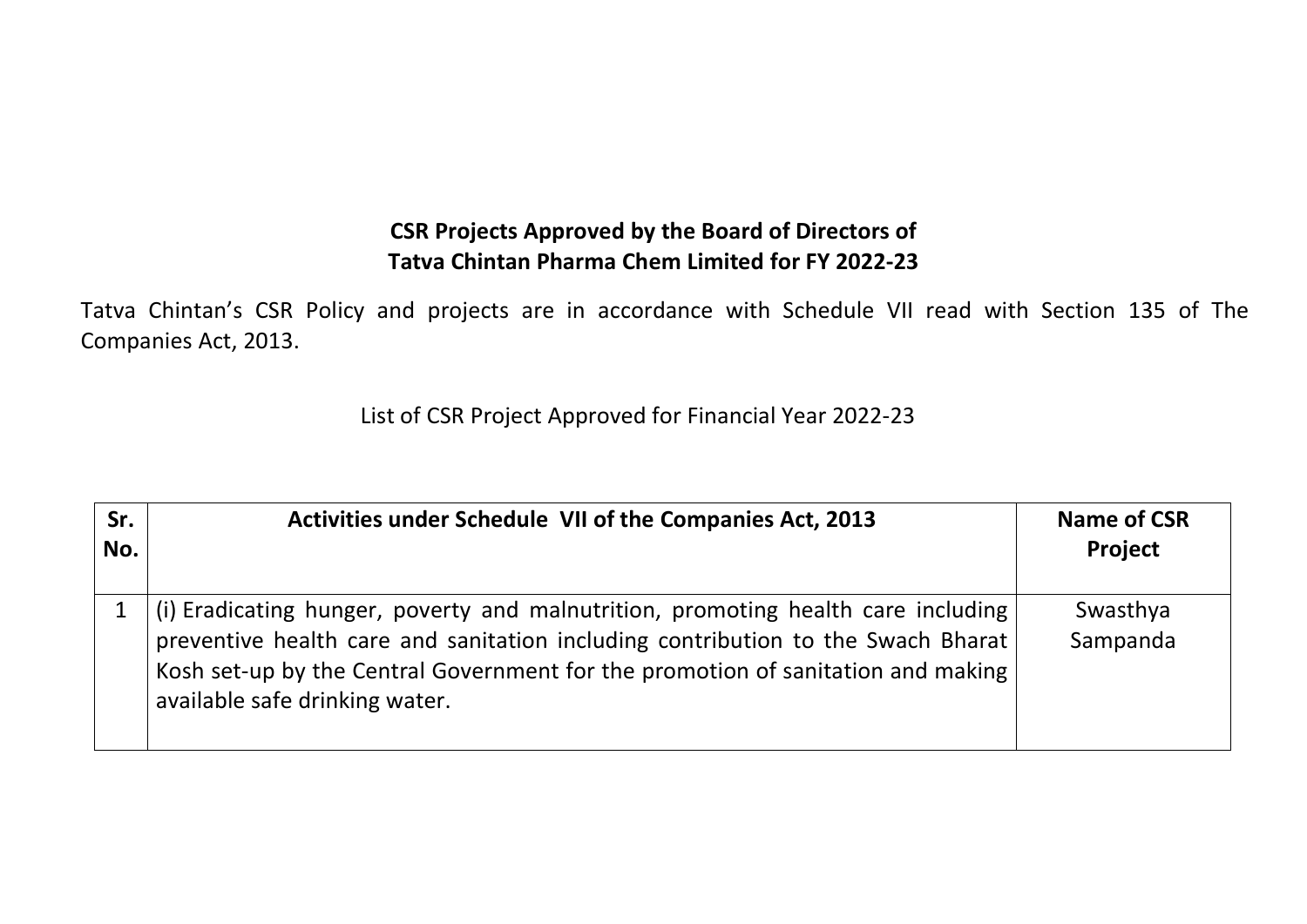| Sr.<br>No.     | <b>Activities under Schedule VII of the Companies Act, 2013</b>                                                                                                                                                                                                                                                                        | Name of CSR<br><b>Project</b> |
|----------------|----------------------------------------------------------------------------------------------------------------------------------------------------------------------------------------------------------------------------------------------------------------------------------------------------------------------------------------|-------------------------------|
| $\overline{2}$ | (ii) Promoting education, including special education and employment enhancing<br>vocation skills especially among children, women, elderly and the differently abled<br>and livelihood enhancement projects.                                                                                                                          | Shiksha se<br>Samruddhi       |
| $\mathbf{3}$   | (iii)Promoting gender equality, empowering women, setting up homes and hostels<br>for women and orphans; setting up old age homes, day care centres and such other<br>facilities for senior citizens and measures for reducing inequalities faced by socially<br>and economically backward groups.                                     | Sakhi Shakti                  |
| 4              | (iv)Ensuring environmental sustainability, ecological balance, protection of flora and<br>fauna, animal welfare, agroforestry, conservation of natural resources and<br>maintaining quality of soil, air and water including contribution to the Clean Ganga<br>Fund set-up by the Central Government for rejuvenation of river Ganga. | Tatva Hariyali                |
| 5              | (v)Protection of national heritage, art and culture including restoration of buildings<br>and sites of historical importance and works of art; setting up public libraries;<br>promotion and development of traditional art and handicrafts.                                                                                           | Kala Aarohan                  |